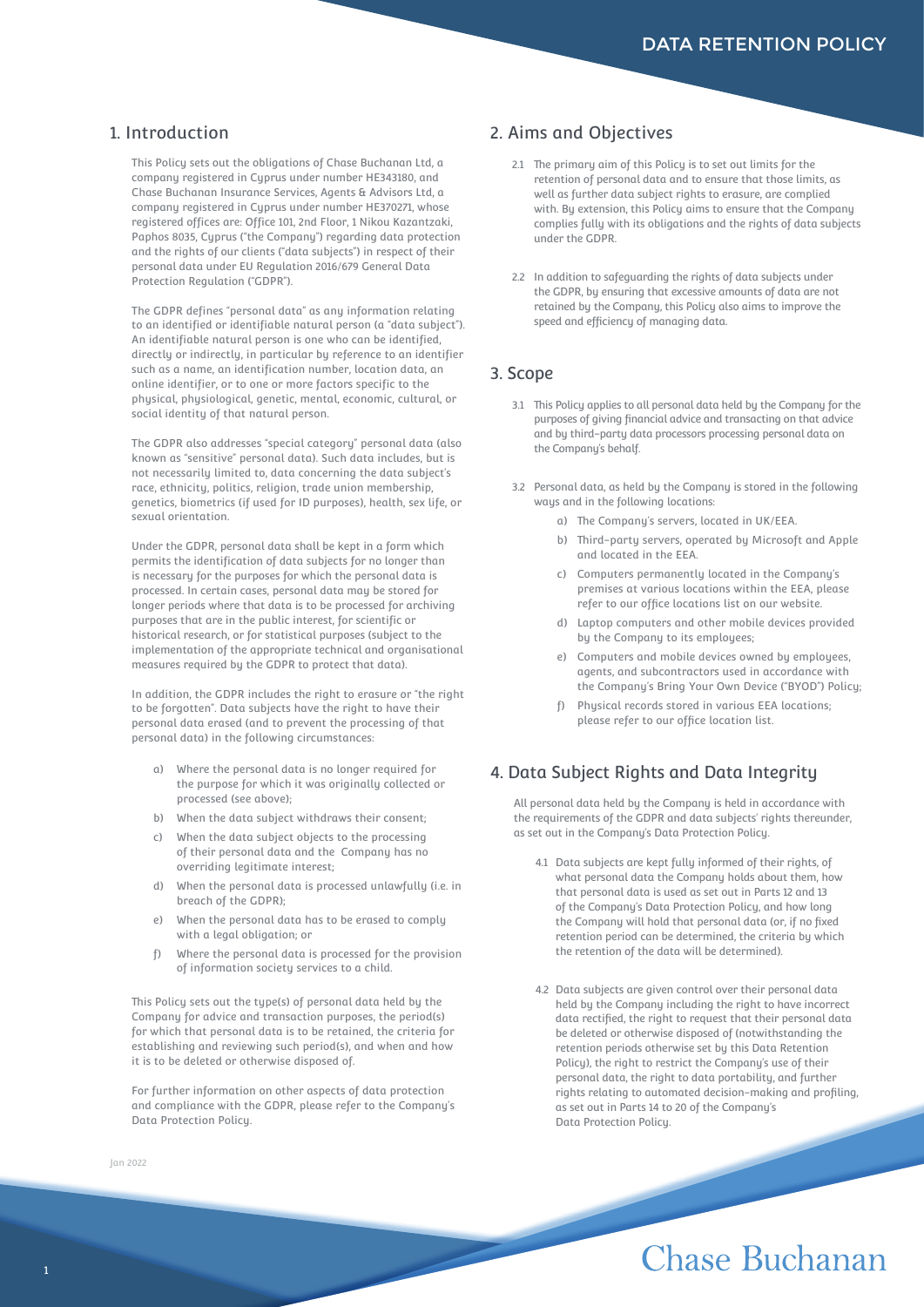## 5. Technical and Organisational Data Security Measures

- 5.1 The following technical measures are in place within the Company to protect the security of personal data. Please refer to Parts 22 to 26 of the Company's Data Protection Policy for further details:
	- a) All emails containing personal data must be encrupted:
	- b) All emails containing personal data must be marked "confidential";
	- c) Personal data may only be transmitted over secure networks;
	- d) Personal data may not be transmitted over a wireless network if there is a reasonable wired alternative;
	- e) Personal data contained in the body of an email, whether sent or received, should be copied from the body of that email and stored securely. The email itself and associated temporary files should be deleted;
	- f) Where personal data is to be sent by facsimile transmission the recipient should be informed in advance and should be waiting to receive it;
	- g) Where personal data is to be transferred in hardcopy form it should be passed directly to the recipient or sent using registered or recorded delivery or a secure courier service.
	- h) All personal data transferred physically should be transferred in a suitable container marked "confidential";
	- i) No personal data may be shared informally and if access is required to any personal data, such access should be formally requested from Georgina Eldridge, Data Protection Officer, georgina.eldridge@chasebuchanan.com
	- j) All hardcopies of personal data, along with any electronic copies stored on physical media should be stored securely;
	- k) No personal data may be transferred to any employees, agents, contractors, or other parties, whether such parties are working on behalf of the Company or not, without authorisation;
	- Personal data must be handled with care at all times and should not be left unattended or on view;
	- m) Computers used to view personal data must always be locked before being left unattended;
	- n) No personal data should be stored on any mobile device, whether such device belongs to the Company or otherwise without the formal written approval of Georgina Eldridge, Data Protection Officer, georgina.eldridge@chasebuchanan. com and then strictly in accordance with all instructions and limitations described at the time the approval is given, and for no longer than is absolutely necessary;
	- o) No personal data should be transferred to any device personally belonging to an employee and personal data may only be transferred to devices belonging to agents, contractors, or other parties

working on behalf of the Company where the party in question has agreed to comply fully with the Company's Data Protection Policy and the GDPR;

- p) All personal data stored electronically should be backed up at regular intervals with backups stored onsite or offsite. All backups should be encrupted:
- q) All electronic copies of personal data should be stored securely using passwords and encryption;
- r) All passwords used to protect personal data should be changed regularly and must be secure;
- s) Under no circumstances should any passwords be written down or shared. If a password is forgotten, it must be reset using the applicable method. IT staff do not have access to passwords;
- t) All software should be kept up-to-date. Securityrelated updates should be installed as soon as reasonably possible after becoming available;
- u) No software may be installed on any Companyowned computer or device without approval; and
- v) Where personal data held by the Company is used for marketing purposes, it shall be the responsibility of Georgina Eldridge, Data Protection Officer, to ensure that the appropriate consent is obtained and that no data subjects have opted out, whether directly or via a third-party service such as the TPS.
- 5.2 The following organisational measures are in place within the Company to protect the security of personal data. Please refer to Part 27 of the Company's Data Protection Policy for further details:
	- a) All employees and other parties working on behalf of the Company shall be made fully aware of both their individual responsibilities and the Company's responsibilities under the GDPR and under the Company's Data Protection Policy;
	- b) Only employees and other parties working on behalf of the Company that need access to, and use of, personal data in order to perform their work shall have access to personal data held by the Company;
	- c) All employees and other parties working on behalf of the Company handling personal data will be appropriately trained to do so;
	- d) All employees and other parties working on behalf of the Company handling personal data will be appropriately supervised;
	- e) All employees and other parties working on behalf of the Company handling personal data should exercise care and caution when discussing any work relating to personal data at all times;
	- Methods of collecting, holding, and processing personal data shall be regularly evaluated and reviewed;

#### Jan 2022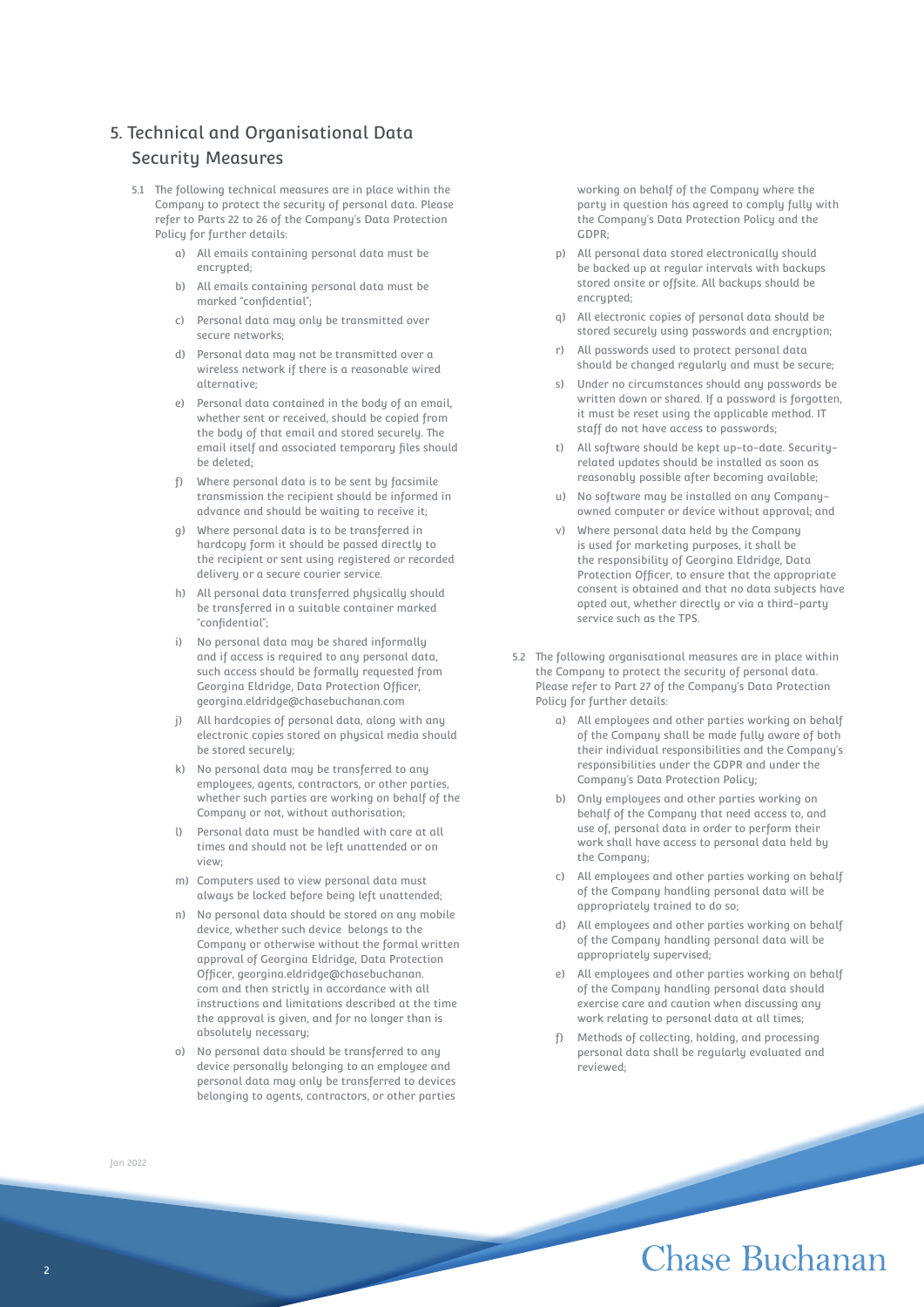- g) The performance of those employees and other parties working on behalf of the Company handling personal data shall be regularly evaluated and reviewed;
- h) All employees and other parties working on behalf of the Company handling personal data will be bound by contract to comply with the GDPR and the Company's Data Protection Policy;
- All agents, contractors, or other parties working on behalf of the Company handling personal data must ensure that any and all relevant employees are held to the same conditions as those relevant employees of the Company arising out of the GDPR and the Company's Data Protection Policy;
- j) Where any agent, contractor or other party working on behalf of the Company handling personal data fails in their obligations under the GDPR and/or the Company's Data Protection Policy, that party shall indemnify and hold harmless the Company against any costs, liability, damages, loss, claims or proceedings which may arise out of that failure.

### 6. Data Disposal

Upon the expiry of the data retention periods set out below in Part 7 of this Policy, or when a data subject exercises their right to have their personal data erased, personal data shall be deleted, destroyed, or otherwise disposed of as follows:

- 6.1 Personal data stored electronically (including any and all backups thereof) shall be deleted securely;
- 6.2 Special category personal data stored electronically (including any and all backups thereof) shall be deleted securely;
- 6.3 Personal data stored in hardcopy form shall be shredded.

## 7. Data Retention

- 7.1 As stated above, and as required by law, the Company shall not retain any personal data for any longer than is necessary in light of the purpose(s) for which that data is collected, held, and processed.
- 7.2 Different types of personal data, used for different purposes, will necessarily be retained for different periods (and its retention periodically reviewed), as set out below.
- 7.3 When establishing and/or reviewing retention periods, the following shall be taken into account:
	- a) The objectives and requirements of the Company;
	- b) The type of personal data in question;
	- c) The purpose(s) for which the data in question is collected, held, and processed;
	- d) The Company's legal basis for collecting, holding, and processing that data;
	- e) The category or categories of data subject to whom the data relates;

Jan 2022

- 7.4 If a precise retention period cannot be fixed for a particular type of data, criteria shall be established by which the retention of the data will be determined, thereby ensuring that the data in question, and the retention of that data, can be regularly reviewed against those criteria.
- 7.5 Notwithstanding the following defined retention periods, certain personal data may be deleted or otherwise disposed of prior to the expiry of its defined retention period where a decision is made within the Company to do so (whether in response to a request by a data subject or otherwise).
- 7.6 In limited circumstances, it may also be necessary to retain personal data for longer periods where such retention is for archiving purposes that are in the public interest, for scientific or historical research purposes, or for statistical purposes. All such retention will be subject to the implementation of appropriate technical and organisational measures to protect the rights and freedoms of data subjects, as required by the GDPR.